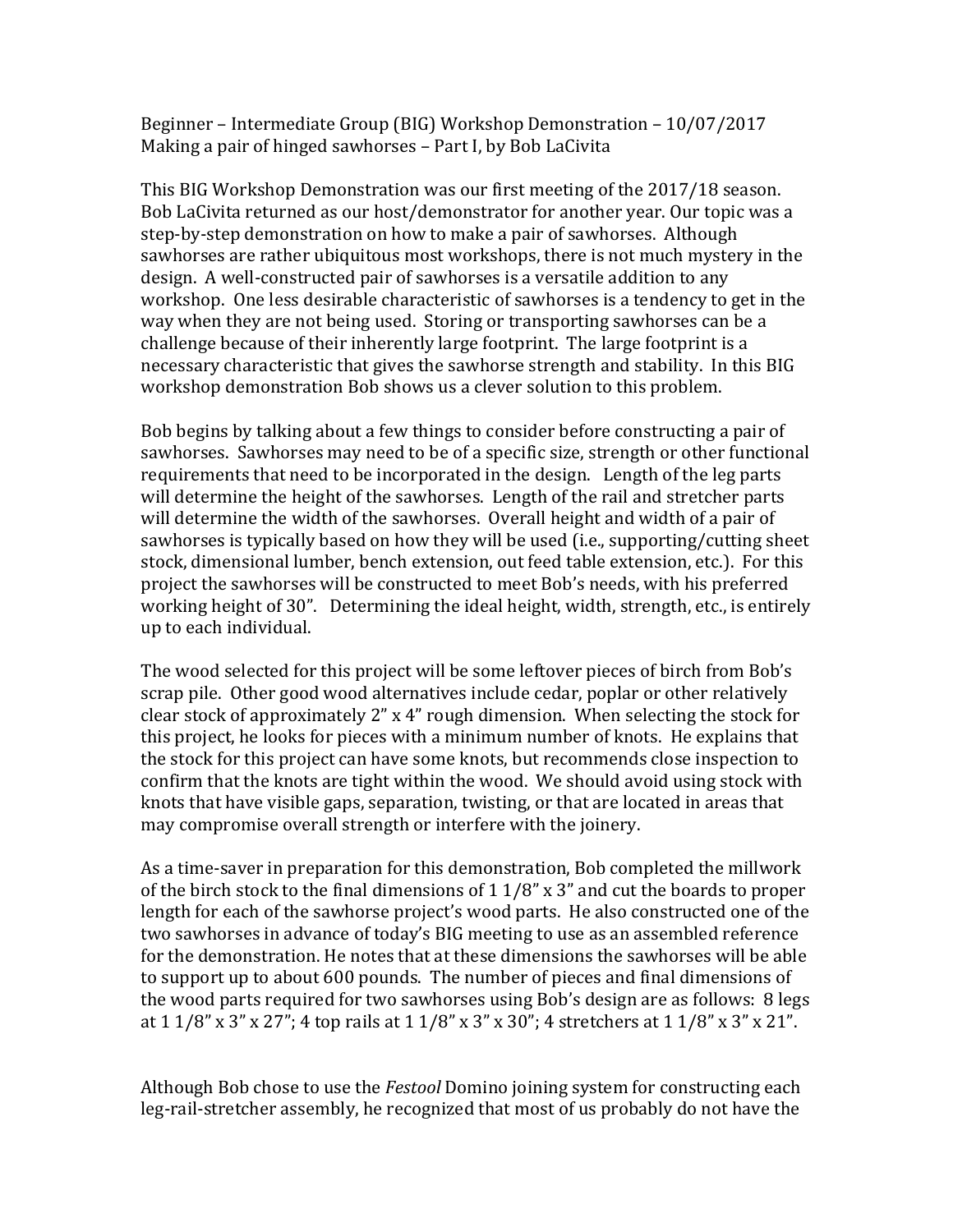*Festool* setup necessary for using the Domino method. Hence, in addition to demonstrating the Domino joinery system, Bob discussed in detail and demonstrated how to do the layout, cuts and assemble the joints using three other joinery techniques, any of which would be excellent alternatives. These other joinery techniques were the half-lap joint, bridle joint and the mortise and tenon joint. 

Bob explained that by using the Domino joinery system, doing the layout is quick and easy. Bob explained that unlike the biscuit joinery system, the Domino system, with its thicker floating tenons, provide sufficiently strong joints for this project, whereas a biscuit joinery system, using thin biscuit inserts, would not provide adequate joint strength for the sawhorses.

Bob now proceeds to arrange two leg parts, one stretcher, and one rail on his bench, configured to make one leg-rail-stretcher assembly. The stretcher is positioned between the two legs, 8 inches up from the bottom of each leg. The top rail is positioned on top of each leg, centered to extend  $1\frac{1}{2}$  inches beyond each leg. Bob now does the layout, marking the center points of each joint to reference the Domino jointer when he makes each cut.

Before making the Domino joinery cuts he makes sure the tool has the correct cutter bit size for the floating tenons he will be using. He then adjusts the cut depth to accommodate the floating tenons. He positions the cutter bit to cut reasonably centered mortises into the 1 1/8 inch thick parts.

After doing a dry-fit assembly and inspection to be certain that the parts fit together properly, Bob takes the pieces apart and proceeds with glue up of the four parts. Glue is added to the mortises, floating tenons and shoulders, followed by assembly of the parts into one leg-rail-stretcher assembly for the second sawhorse. Bob quickly applies clamp pressure to each leg-rail joint, followed by a third clamp across the full width of the assembly, pulling the legs into the stretcher. Bob now checks that the clamped assembly is square by measuring the diagonals before the glue sets up. One diagonal is about  $\frac{1}{4}$  inch longer than the opposite. Bob slightly loosens the leg clamp for the rail-leg joint on the short side diagonal and tightens the clamp for the rail-leg joint on the long side diagonal of the assembly. He measures the diagonals once again and confirms the diagonals are equal, and the assembly is square. Bob will assemble the second leg-rail-stretcher assembly for sawhorse #2 offline. During the first part of our next BIG meeting, scheduled for December 2, he will finish sawhorse #2 by demonstrating how to install the hinge and leg stay hardware to the two leg-rail-stretcher assemblies.

Bob's demonstrations for how to layout, cut and assemble the alternative joints began with the half-lap joint. He used his miter gauge insert for his table saw to carefully cut the joint shoulders. Next, he uses the stacked dado set on his table saw, adjusted to  $\frac{3}{4}$  inch, to show us how to carefully remove the waste wood while creeping up to the proper fit. He also suggested using 4-penny nails, clenched, to